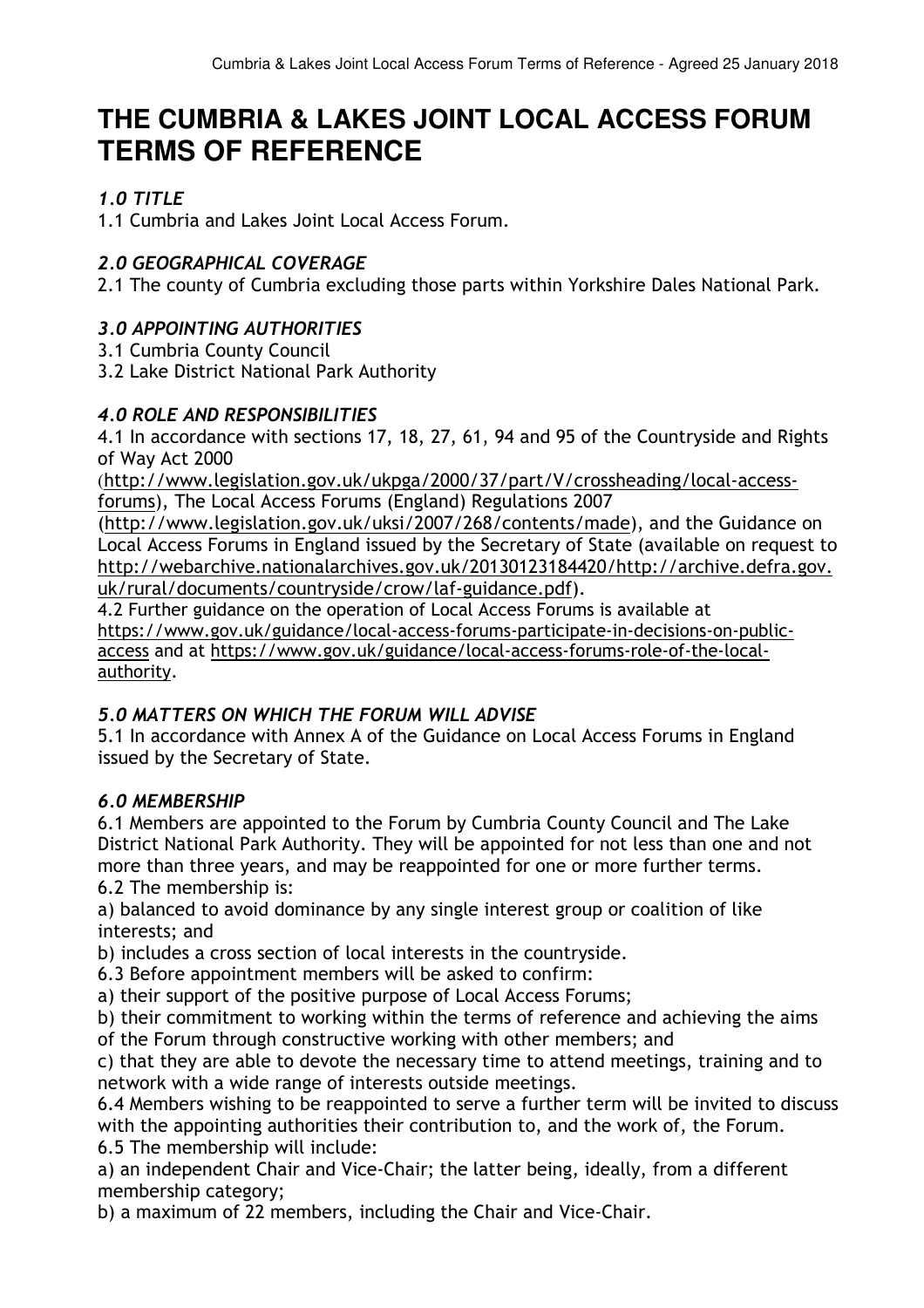c) Two members will be appointed by Cumbria County Council and one member by the Lake District National Park Authority.

6.6 Members in total must bring a wide range of experience, including:

a) recreational use, for example walking, riding, climbing and cycling;

b) land management, for example, tenants, landowners and occupiers, and others with an interest in land;

c) 'other' such as: tourism, health, business, trade unions, transport, nature conservation and heritage.

6.7 Members not necessarily experienced in the topics at 6.6, or aligned with any particular interest group may also be appointed.

6.8 The Forum should contain roughly equal numbers of members ascribed to each of the categories in 6.6 a, b or c. Members who genuinely have experience and credibility in relation to more than one category in 6.6 will be particularly useful.

### *7.0 THE ROLE OF THE CHAIR, VICE CHAIR, MEMBERS, SECRETARIAT AND OBSERVERS*  The following table identifies the roles of people associated with the Forum.

- Ensuring the Forum fulfils its purpose as defined by the Countryside and Rights of Way Act
- Leading the establishment of the role and operation of the Forum
- Agreeing business meeting agendas and papers
- Chairing business and informal meetings of the Forum
- Representing the Forum in meetings with the County Council, National Park Authority and others
- Liaison with all Members of the Forum, counselling Member opinions on matters arising between Forum Meetings
- Bespoke meetings with key stakeholders to promote understanding of the work of the Forum
- When chairing a meeting the chair (or Vice-Chair) should adopt an inclusive approach, actively seeking to ensure that all relevant views are heard, and should steer the forum, as far as possible, towards a clear and agreed line
- The Chair and Vice-Chair should not feel constrained from contributing to the discussion by expressing their own views
- The chair has delegated authority to conduct and manage necessary business between meetings, and will report all such business back to the next Forum meeting (see paras. 9.7 & 9.8 below)

#### **Chair Member**

- Participation in formal and informal meetings of the Forum
- Offering advice to the Forum both from their experience and the perspective of their appointment category.
- Creating links between stakeholders and the Forum. (Including other Forums)
- Promoting understanding of the vision, mission and work of the Forum
- Proposing issues for future consideration by the Forum
- Preparing proposal papers for consideration by the Forum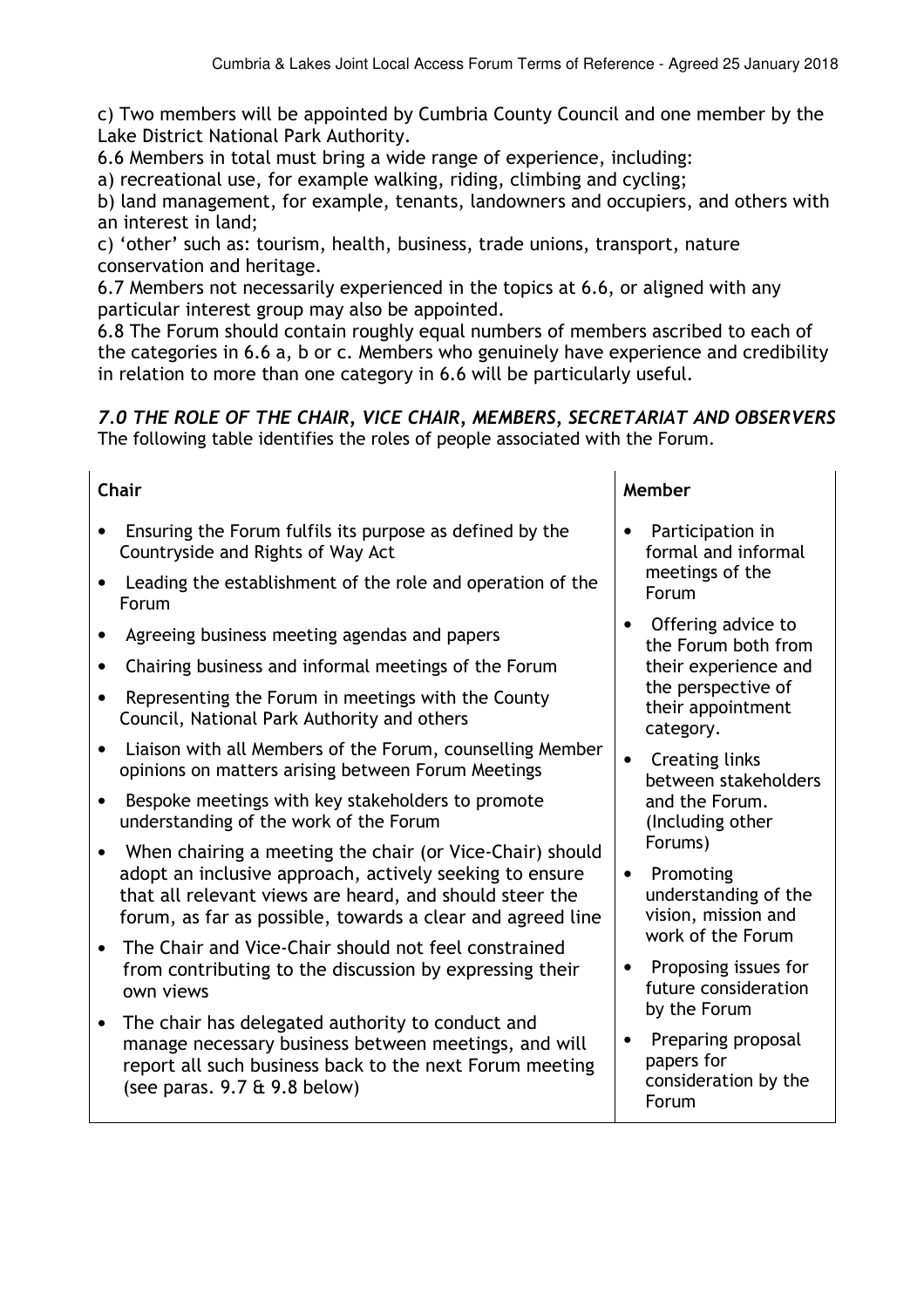#### **Vice-Chair**

- Deputise for the Chair
- Advise and assist the Chair in ensuring that the Forum fulfils its purposes
- Develop lead responsibilities for the development of the Forum's work in areas agreed with the Chair and the Members of the Forum

| <b>Secretariat</b>                                                                                                 | <b>Observers (Advisors)</b>                                                                                                                                                                                                                                            |
|--------------------------------------------------------------------------------------------------------------------|------------------------------------------------------------------------------------------------------------------------------------------------------------------------------------------------------------------------------------------------------------------------|
| Advising the Forum of its obligations under the Countryside<br>and Rights of Way Act and relevant Regulations      | Technical and/or<br>advisors, from<br>statutory bodies such<br>as the Appointing<br>Authorities, Natural<br>England <sup>1</sup> , Forestry<br>Commission, English<br>Heritage, and others.<br>Provision of bespoke<br>$\bullet$<br>technical and<br>statutory advice. |
| Presenting issues which the National Park Authority and<br>Cumbria County Council wishes the Forum to advise upon. |                                                                                                                                                                                                                                                                        |
| Production and circulation of Agendas, papers and minutes<br>for the Forum and other appropriate papers            |                                                                                                                                                                                                                                                                        |
| Advising on the provision of training and development<br>services to the Forum                                     |                                                                                                                                                                                                                                                                        |
| Bookings of meeting rooms, equipment and external<br>speakers.                                                     |                                                                                                                                                                                                                                                                        |
| Payment of expenses.                                                                                               |                                                                                                                                                                                                                                                                        |

# *8.0 DECLARATION OF INTERESTS*

8.1 The relevant Statutory Instrument (Regulation 6(8) of SI 2007 268) requires a Forum member who is directly or indirectly interested in any matter brought up for consideration by the Forum, to disclose the nature of that interest to the meeting. 8.2 The Regulations do **not** prohibit a Forum member with a direct/indirect interest from participating in the discussion (indeed, they might have a useful contribution to make), but the Secretariat should record all declared interests in the minutes of the meeting. The appointing authority is entitled to terminate the appointment of any member who fails to disclose a direct or indirect interest in a matter that is before the Forum.

8.3 If a member is in doubt as to whether they could be regarded as having a direct or indirect interest in a matter, it is recommended that they should err on the side of caution and disclose the nature of the interest accordingly.

#### *9.0 MEETINGS*

9.1 Meetings will be held at least twice a year, and more frequently when necessary. 9.2 Meetings will normally be in public and open to the press, and advance notice will be given.

9.3 Meeting agendas will be agreed between the chair, the vice-chair, and the Secretariat.

9.4 Agendas, papers, minutes, and draft minutes awaiting approval will be available to the public on application to the Secretariat.

9.5 Observers may be appointed to the Forum.

9.6 Observers will be able to contribute to the proceedings at the discretion of the person chairing the meeting.

 $\overline{a}$  $^1$  ex. Countryside Agency; ex. Countryside Commission & Rural Development Commission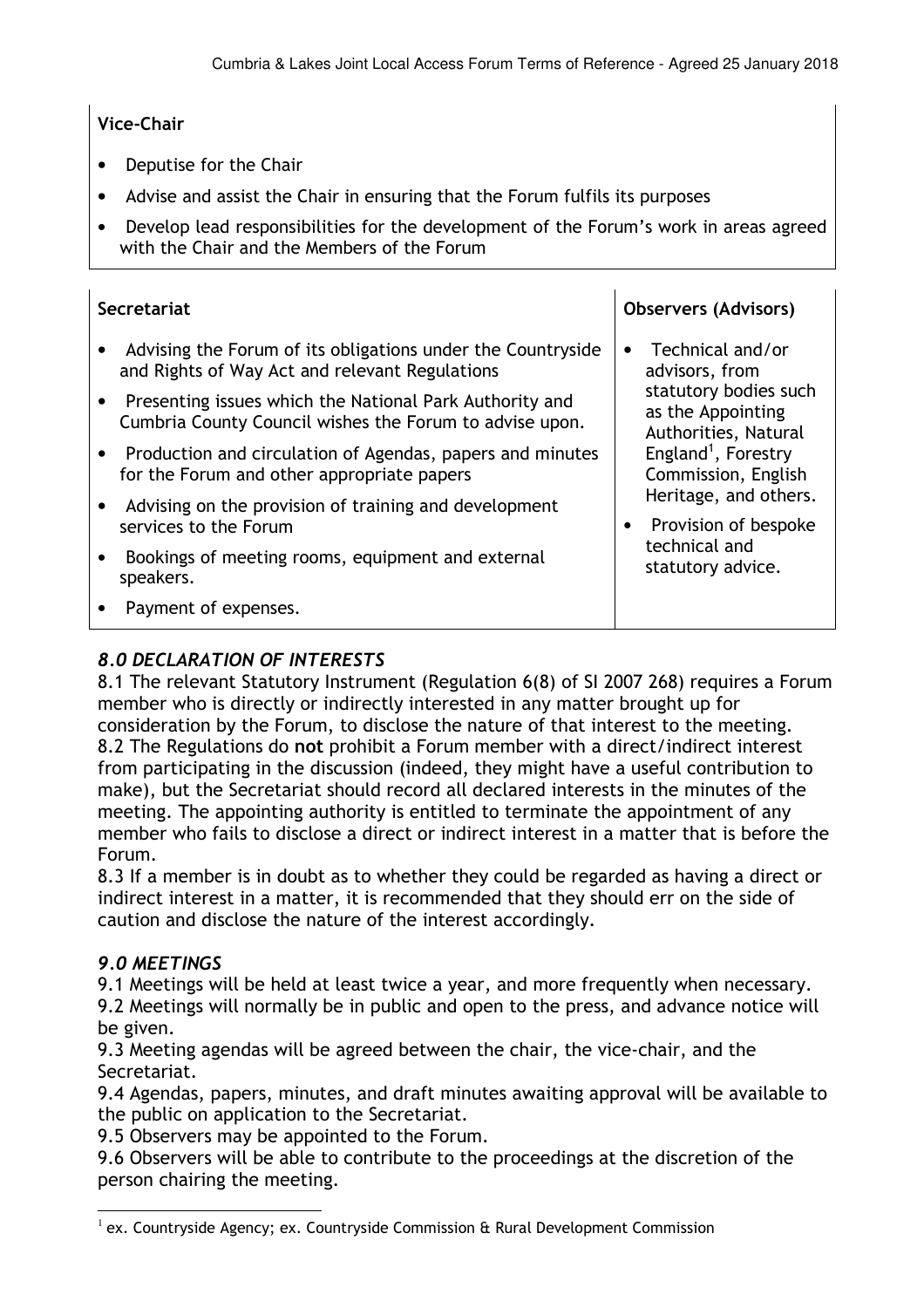9.7 Sub-groups of the LAF may be created to deal with particular topics. The purpose of such groups shall be agreed at a meeting of the Forum. Deliberations at sub-group meetings need not be held in public, but will be reported-back fully to the next Forum meeting.

9.8 There will inevitably be business to conduct between meetings of the Forum and may be anticipated by a forward work programme. The Forum may develop position statements to assist in responding to requests for advice between Forum meetings.

### *10.0 AGENDAS*

10.1 Agendas will be agreed by the Chair and / or the Vice-Chair.

10.2 Forum Members are encouraged to submit proposals for agenda items.

10.3 CCC and LDNPA will submit items upon which it seeks and or is required to seek the Forum's advice.

10.4 The agenda and supportive papers will be circulated at least 10 days before the meeting date. At the same time, they will be made available for public inspection. 10.5 Late additions to the agenda and their supportive papers will be made available for public inspection from the time the agenda item is added.

10.6 Items of business will not be considered unless they are on the agenda and are in accordance with section 7, paragraph 4 of the Regulations, or, in accordance with paragraph 6(b), the Chairman agrees that an item should be considered as a matter of urgency. In such cases, the reason for considering it as a matter of urgency will be recorded in the minutes.

10.7 The agenda and supportive papers will be circulated by e-mail. In addition, Members may request to receive their papers by surface mail.

# *11.0 ABSENCE FROM BUSINESS MEETINGS*

- 11.1 Members are expected to offer apologies to the Secretariat when they are unable to attend business meetings.
- 11.2 Members appointed according to 6.2 will not send substitutes. Members representing the Lake District National Park Authority and Cumbria County Council (see 6.5 (c)) may send a substitute to a meeting provided that the substitute is fully informed about the matters to be discussed at the meeting. The substitute for the LDNPA will come from the Rights of Way Committee.
- 11.3 When unable to attend, Members are encouraged to send comments on the Agenda and papers to the Chairman or Vice Chairman who will present the comments to the Forum.

# *12.0 PUBLIC ACCESS TO, AND PARTICIPATION IN, MEETINGS*

12.1 Members of the public are welcome at meetings of the Forum, and will normally be able to ask questions, make statements or representations, present petitions or bring a deputation on matters relating to the business of the Forum. Time available for public participation will be at the Chair's discretion.

*Details of the arrangements for participating in a meeting can be obtained from the Secretariat.*

12.2 Statements and questions addressed to a meeting may be submitted by e-mail or surface mail, and must be received by the LAF Secretariat at least five working days before the date of the meeting.

12.3 Subject to certain exceptions (see 9.7 & 9.8 above) the relevant Statutory Instrument requires Forum meetings to be open to the public. This means that meetings are held in public, but it does not mean that they are public meetings. A person who is not a Forum member may be allowed to participate in discussions on specific agenda items at the Chair's discretion.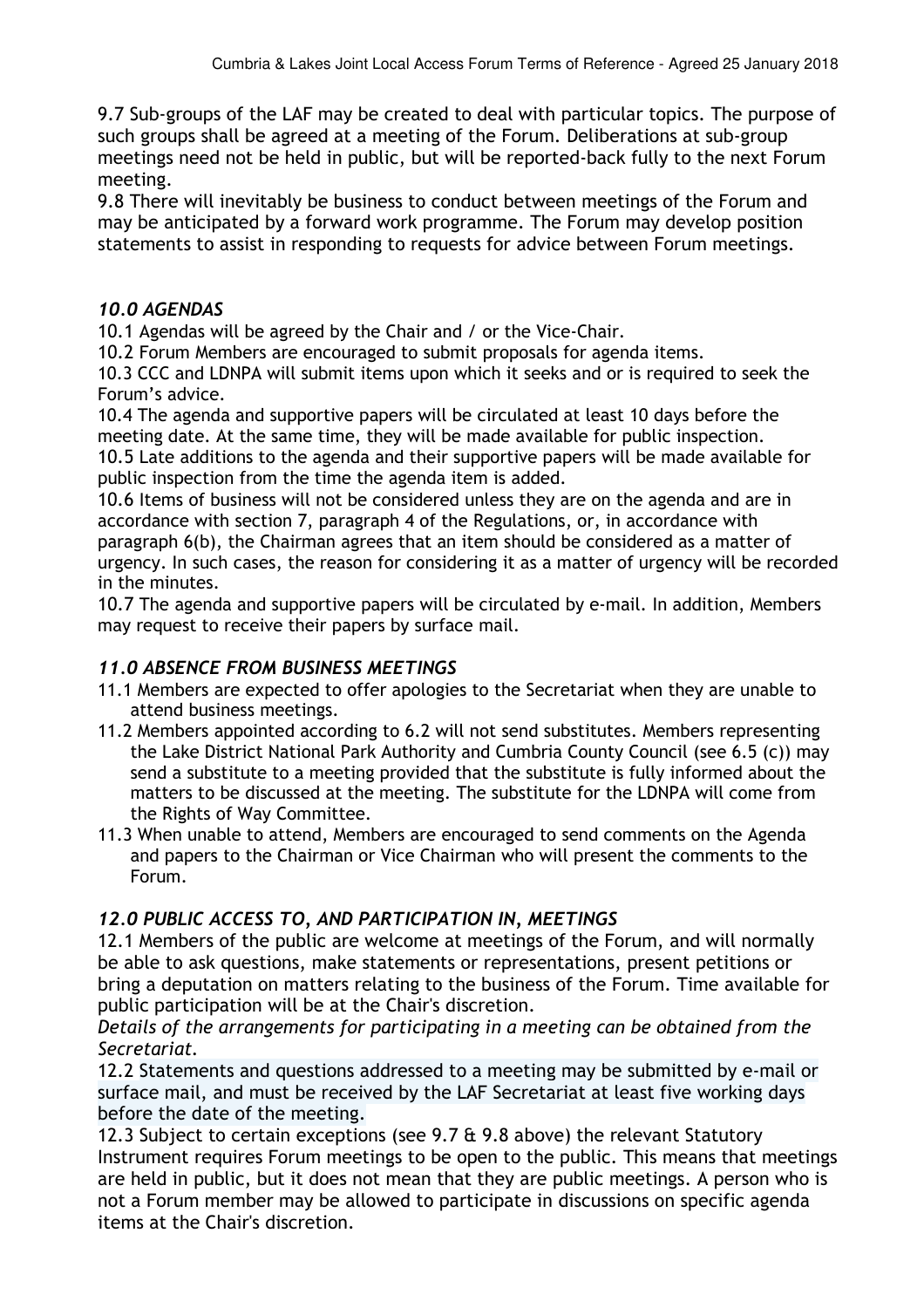12.4 Members of the public can be excluded from a meeting in order to suppress or prevent disorderly conduct or other misbehaviour.

12.5 A Forum discussion which relates to consultation on a Direction to restrict access on a long term basis will not be open to the public where the relevant authority or the Secretary of State, as the case may be, has decided in the public or defence interest not to publish a notice. These items will be taken in private.

12.6 Other items may also be determined as being not open to the public and taken in private. In such cases, the Chair (or in his/her absence the person responsible for chairing the meeting) must agree in advance clear reasons why the item(s) need to be discussed in private (i.e. with the public excluded), and provide an explanation in public before the Forum goes into private session. Members must agree at the meeting that the item(s) concerned should be taken in private. If the item(s) relate to one or more named individuals, those persons must subsequently be informed of the context by the Secretariat.

#### *13.0* **PROTOCOL TO APPLY WHEN CONSULTATION RESPONSES AND ADVICE ARE SOUGHT BETWEEN FORUM MEETINGS.**

13.1 Forum members' attention is drawn especially to Section 4.8 of DEFRA document Guidance on Local Access Forums<sup>2</sup> in England and Wales.

13.2 If consultation / advice is sought within a time-scale that cannot be accommodated by scheduled meetings of the Forum, on receipt of a consultation document or request for advice:

13.2.1 The Chair decides if one of the four options detailed at para. 4.8.2 of DEFRA Guidance should apply.

13.2.2 If none of the 4.8.2 options apply the Chair will appoint a 'coordinator' of consultation / advice comments.

13.2.3 The LAF Secretariat will circulate papers for comment to all LAF members by email, advising to whom e-mailed comments should be sent and by what date.

13.2.4 The 'coordinator' will prepare a draft consultation / advice response based on comments received from members - which may report conflicting advice and acknowledge relevant minority viewpoints (see paras. 3.4.3 - 3.4.5 of DEFRA Guidance). 13.2.5 The draft response will be sent by e-mail to all members for agreement or comment.

13.2.6 The Chair will decide if the advice is to be submitted.

13.2.7 All consultation / advice responses to be published on the LAF's web-site pages and included on the agenda of the next available public meeting for formal ratification.

13.3 When forum members express opinions in a personal capacity they should avoid giving the misleading impression that the views expressed represent the formal advice of the forum under section 94 of the CROW Act.

# *14.0* **CONTACT WITH THE FORUM**

14.1 Contact with the Forum is via the Secretariat: www.cumbrialaf.org.uk; secretary@cumbrialaf.org.uk.

<sup>-&</sup>lt;br>2

http://webarchive.nationalarchives.gov.uk/20130403041959/http://archive.defra.gov.uk/rural/documents/cou ntryside/crow/laf-guidance.pdf